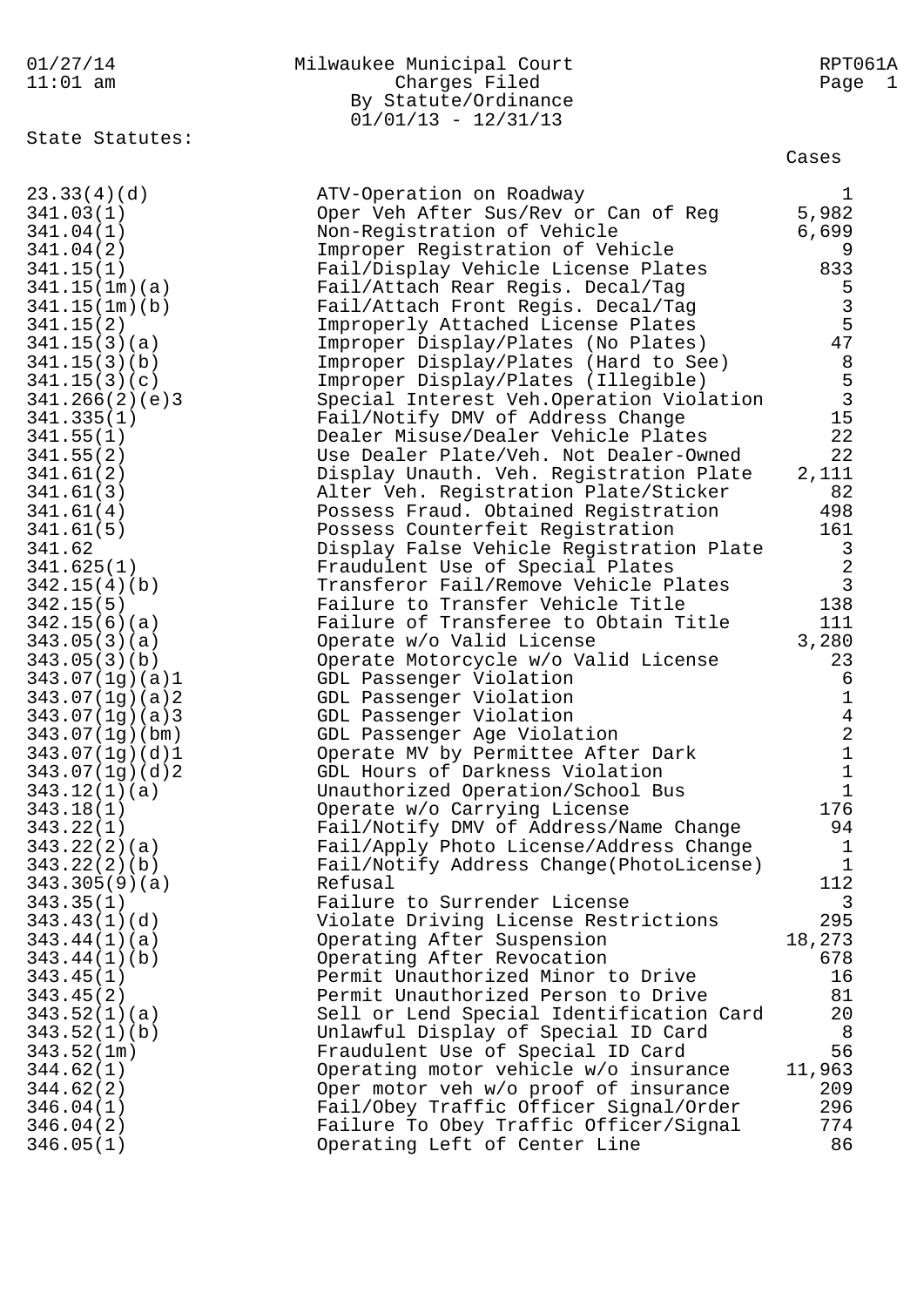| 01/27/14<br>$11:01$ am     | Milwaukee Municipal Court<br>Charges Filed<br>By Statute/Ordinance<br>$01/01/13 - 12/31/13$ | RPT061A<br>Page<br>$\overline{2}$     |
|----------------------------|---------------------------------------------------------------------------------------------|---------------------------------------|
| State Statutes:            |                                                                                             | Cases                                 |
| 346.07(2)                  | Unsafe Cutting in When Passing                                                              | $\overline{3}$                        |
| 346.07(3)                  | Failure to Yield to Passing Vehicle                                                         | 10                                    |
| 346.072(1)(a)              | Passing Illegally                                                                           | 18                                    |
| 346.072(1)(b)              | Passing Illegally                                                                           |                                       |
| 346.075(1)                 | Overtaking & Passing Bicycles                                                               | $\frac{1}{2}$                         |
| 346.075(2)                 | Improper Passing of Stopped Bus                                                             | 16                                    |
| 346.08                     | Unsafe Passing on Right                                                                     | 49                                    |
| 346.09(1)                  | Passing into Oncoming Traffic                                                               | 25                                    |
| 346.09(3)                  | Passing in No-Passing Zone                                                                  | $\begin{array}{c} 5 \\ 1 \end{array}$ |
| 346.09(4)                  | Passing Vehicle Indicating Left Turn                                                        |                                       |
| 346.10(2)                  | Passing at Intersection                                                                     | 131                                   |
| 346.13(1)                  | Unsafe Lane Deviation                                                                       | 328                                   |
| 346.13(3)                  | Deviation From Designated Lane                                                              | 4                                     |
| 346.14(1)                  | Automobile Following Too Closely                                                            | 197                                   |
| 346.15                     | Driving Wrong Way on Divided Highway                                                        | 57                                    |
| 346.16(2)(a)               | Pedestrian/Bike/Cycle on Expressway                                                         | $\mathbf{1}$                          |
| 346.175(1)(a)              | Owners Liability-Flee/Elude Officer                                                         | 11                                    |
| 346.18(1)                  | Fail/Yield at Uncontrolled Intersection                                                     | 44                                    |
| 346.18(2)                  | Fail/Yield while Making Left Turn                                                           | 465                                   |
| 346.18(3)                  | Fail/Yield Right/Way from Stop Sign                                                         | 350                                   |
| 346.18(3m)                 | Fail/Yield/Uncontrolled T Intersection                                                      | $\mathbf{1}$                          |
| 346.18(4)                  | Fail/Yield when Emerging from Alley                                                         | 28                                    |
| 346.18(5)                  | Fail/Yield Rt/Way from Parked Position                                                      | 59                                    |
| 346.18(6)                  | Fail/Yield for Yield Sign                                                                   | 16                                    |
| 346.18(7)(a)               | Fail/Yield when Entering Alley                                                              | $\mathbf{1}$<br>76                    |
| 346.19(1)                  | Fail/Yield to Stop for Emergency Vehicle                                                    |                                       |
| 346.19(2)<br>346.195(1)    | Emergency Veh. Operator Fail/Drive Safely<br>Owner Liability-Fail/Yield to ER Vehicle       | $\mathbf{1}$<br>11                    |
| 346.20(1)                  | Fail/Yield to Funeral Procession                                                            | $\boldsymbol{2}$                      |
| 346.20(2)                  | Drive b/t Funeral Procession Vehicles                                                       | $\overline{2}$                        |
| 346.23(1)                  | Fail/Yield at Controlled Intersection                                                       | 50                                    |
| 346.23(2)                  | FYR at Divided Highway                                                                      | 2                                     |
| 346.24(1)                  | FYR to Pedestrian/uncontroll. Intersect                                                     | 28                                    |
| 346.24(2)                  | Sudden Pedes/Bike Movement into Traffic                                                     | 93                                    |
| 346.24(3)                  | Passing Vehicle Stopped for Pedestrian                                                      | $\mathbf{1}$                          |
| 346.25                     | Pedestrian/Bike FYR when CrossingRoadway                                                    | 15                                    |
| 346.26(1)                  | FYR to Blind Pedestrian                                                                     | $\mathbf{1}$                          |
| 346.28(1)                  | Pedestrian Fail/Walk on Left Side/Hghway                                                    | $\overline{2}$                        |
| 346.29(2)                  | Standing on Roadway                                                                         | 120                                   |
| 346.31(1)                  | Fail to Follow Indicated Turn                                                               | 45                                    |
| 346.31(2)                  | Improper Right Turn                                                                         | 48                                    |
| 346.31(3)(a)               | Improper Left Turn/Approach                                                                 | $\mathbf{3}$                          |
| 346.31(3)(b)               | Improper Left Turn/Intersection                                                             | 90                                    |
| 346.31(3)(c)               | Improper Left Turn/Completion                                                               | $\mathbf 1$                           |
| 346.31(4)                  | Improper Left Turn/On 3-Lane Highway                                                        | $\mathbf{1}$                          |
| 346.32                     | Improper Turn into Driveway/Private Road                                                    | 34                                    |
| 346.33(1)(a)               | Unlawful U/Y Turn-Control. Intersection                                                     | 8                                     |
| 346.33(1)(b)               | Unlawful U/Y Turn - Midblock                                                                | 20                                    |
| 346.33(1)(c)               | Unlawful U/Y Turn-Highway MidBlock                                                          | 17                                    |
| 346.33(1)(d)               | Unlawful U/Y Turn-Erected Signs                                                             | 19<br>$\mathbf 1$                     |
| 346.33(2)<br>346.34(1)(a)1 | Backing Y Turn/Controlled Intersection<br>Unsafe Turn-At Intersection                       | 4                                     |
|                            |                                                                                             |                                       |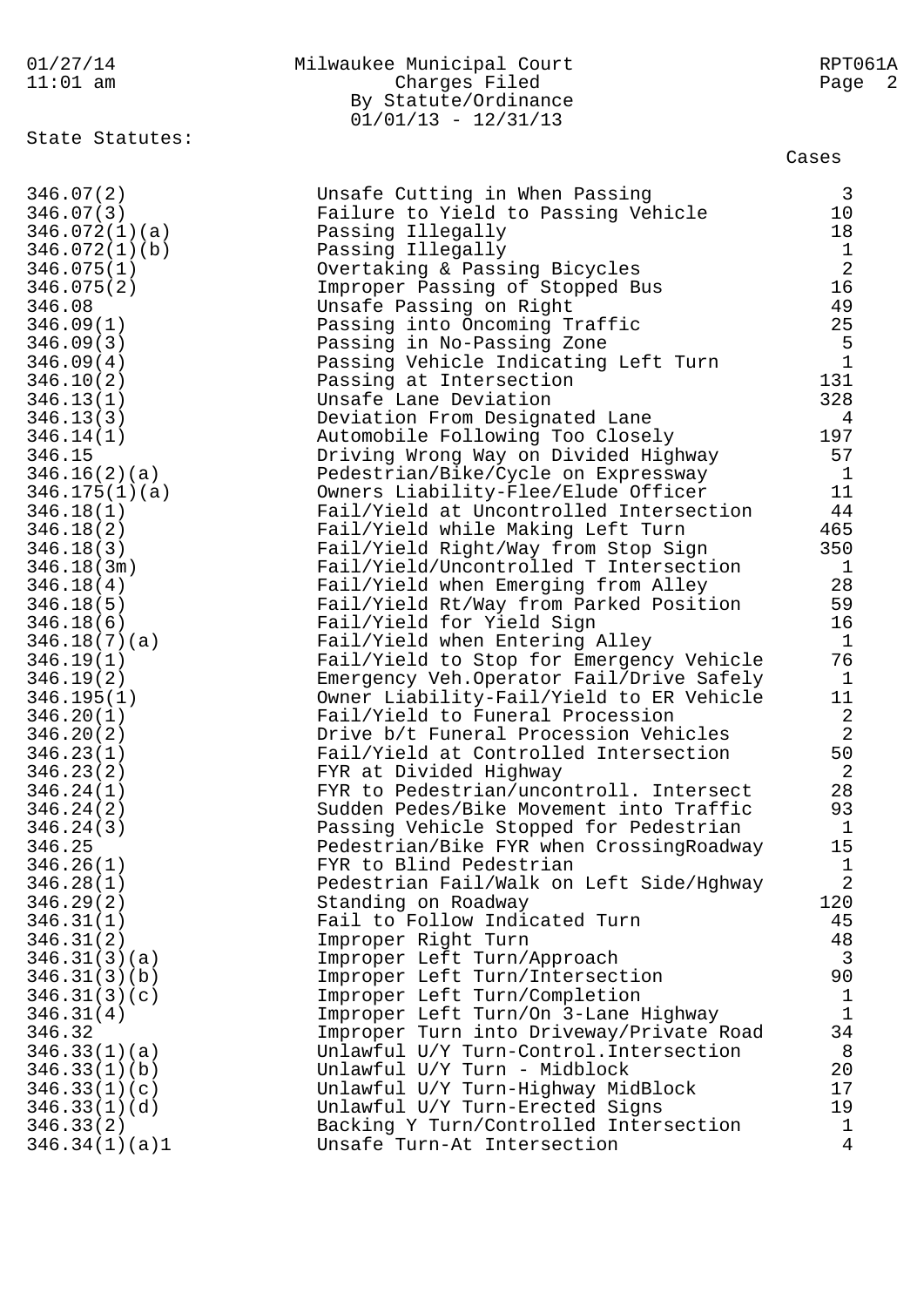| 01/27/14                      | Milwaukee Municipal Court                                          | RPT061A                       |
|-------------------------------|--------------------------------------------------------------------|-------------------------------|
| $11:01$ am                    | Charges Filed                                                      | Page 3                        |
|                               | By Statute/Ordinance                                               |                               |
|                               | $01/01/13 - 12/31/13$                                              |                               |
| State Statutes:               |                                                                    | Cases                         |
|                               |                                                                    |                               |
| 346.34(1)(a)3                 | Unsafe Turn-w/o Reasonable Safety                                  | 66                            |
| 346.34(1)(b)                  | Fail to Signal Turn                                                | 109                           |
| 346.34(2)                     | Fail/Signal Stop/Slowing                                           | 7                             |
| 346.37(1)(a)1                 | Violate Green Traffic-Control Signal                               | $\mathbf 1$                   |
| 346.37(1)(b)                  | Violate Yellow Traffic Signal                                      | 53                            |
| 346.37(1)(c)1                 | Violate Red Traffic Light                                          | 1,530                         |
| 346.37(1)(c)2                 | Pedes/Bike Violate Red Traffic Light                               | 13                            |
| 346.37(1)(c)3                 | Illegal Right Turn on Red                                          | 112                           |
| 346.37(1)(d)1                 | Violate Green Traffic Arrow                                        | 7                             |
| 346.38(1)                     | Pedestrian Signal Violation                                        | 2                             |
| 346.38(2)                     | Bike/Pedes Violate Pedestrian Signal                               | 39                            |
| 346.39(1)                     | Fail/Stop for Flashing Red Signal                                  | 111                           |
| 346.39(2)                     | Fail/Slow for Flashing Yellow Signal                               | $\mathbf{1}$                  |
| 346.44(2)                     | Driving Through/Around RR Crossing Gate                            | $\mathbf{1}$                  |
| 346.45(2)                     | Improper Stop/Proceeding at RR Crossing                            | $\mathbf 1$                   |
| 346.455<br>346.455(1)         | Fail/Stop for Fire Truck at Fire Station                           | $\overline{4}$<br>$\mathbf 1$ |
| 346.457(1)                    | Owner's Liability-Pass Fire Truck                                  | $\mathbf{3}$                  |
| 346.46                        | Fail to Stop/Improper Stop at Stop Sign                            | 43                            |
| 346.46(1)                     | Fail/Stop at Stop Sign                                             | 1,096                         |
| 346.46(3)                     | Improper Stop/RR Stop Sign                                         | $\mathbf 1$                   |
| 346.465(1)                    | Veh.Owner Liable/Fail/Obey School Guard                            | $\sqrt{2}$                    |
| 346.47(1)                     | Fail/Yield/Stop/Emerging from Alley                                | 9                             |
| 346.51(1)                     | Improper Parking On/Off Roadway                                    | $\overline{4}$                |
| 346.52(1)(a)                  | Stopping/Standing w/i Intersection                                 | $\mathbf 1$                   |
| 346.52(1)(e)                  | Stopping/Standing at High. Excavation                              | $\mathbf{1}$                  |
| 346.53(6)                     | Parking/Standing where Prohibited                                  | 45                            |
| 346.54                        | Improper Parking/Standing of Vehicle                               | 69                            |
| 346.55(1)                     | Parking on Left Side of Highway                                    | $\mathbf{1}$                  |
| 346.57(2)                     | Unreasonable and Imprudent Speed                                   | 597                           |
| 346.57(3)                     | Driving too Fast for Conditions                                    | 175                           |
| 346.57(4)(a)                  | Speeding in School Zones                                           | 17<br>78                      |
| 346.57(4)(e)<br>346.57(4)(em) | Speeding on City Highway<br>Speeding on City Service Road          | $\mathbf{1}$                  |
| 346.57(5)                     | Exceeding Speed Zones/Posted Limits                                | 4,181                         |
| 346.59(1)                     | Impeding Traffic by Slow Speed                                     | 3                             |
| 346.595(1)                    | Over 2 Motorcycles Abreast in Lane                                 | $\mathbf 1$                   |
| 346.595(4)                    | Passenger Riding in Front on Motorcycle                            | $\mathbf 1$                   |
| 346.595(5)                    | Operate Motorcycle w/o Headlights On                               | $\mathbf{3}$                  |
| 346.595(6)                    | Illegal Moped Operation                                            | $\mathbf{1}$                  |
| 346.62(2)                     | Reckless Driving-Endanger Safety                                   | 299                           |
| 346.63(1)(a)                  | Operating While Intoxicated                                        | 950                           |
| 346.63(1)(am)                 | Operat. w/ Detectable Level Ctrld Substn                           | 118                           |
| 346.63(1)(b)                  | Operating While Intoxicated - BAC .1%+                             | 689                           |
| 346.63(2m)                    | Violate Absolute Sobriety Law                                      | 2                             |
| 346.67(1)                     | Hit and Run                                                        | 4                             |
| 346.675(1)                    | Veh Owner Liability-Hit and Run                                    | 338                           |
| 346.68                        | Hit and Run-Unattended Vehicle                                     | 130                           |
| 346.69                        | Hit and Run-Property Adjacent to Highway                           | 70                            |
| 346.70(1)                     | Failure to Notify Police of Accident                               | 144<br>5                      |
| 346.70(2)<br>346.70(5)        | Duty/Report Accident (Report Req'mt)<br>Falsifying Accident Report | 3                             |
|                               |                                                                    |                               |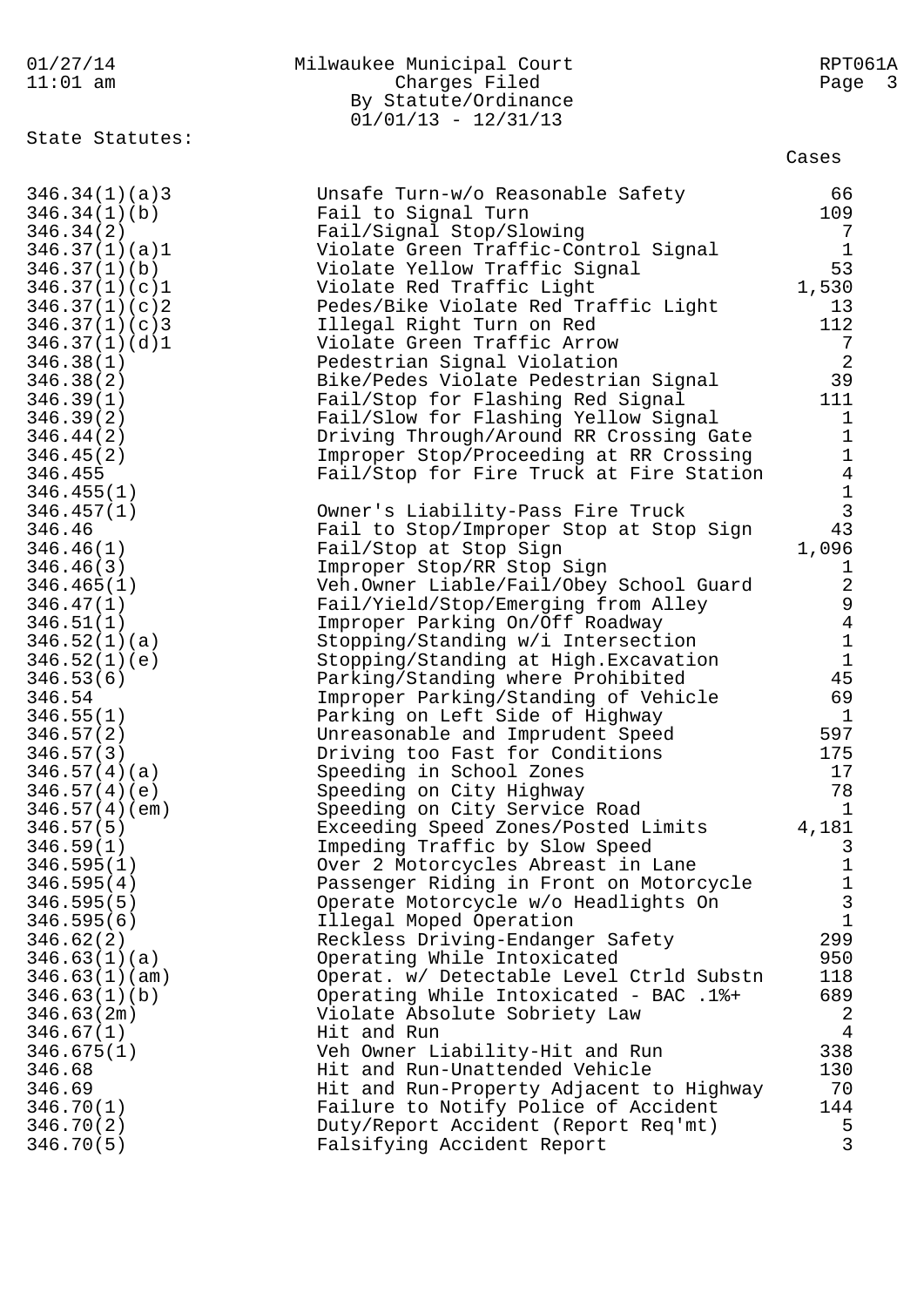|  | 01/27/14 |  |  |
|--|----------|--|--|
|  | 1.01     |  |  |

## Milwaukee Municipal Court **RPT061A** By Statute/Ordinance

State Statutes:

11:01 am Charges Filed Page 4  $01/01/13 - 12/31/13$ 

Cases

| 346.78        | Bike Rules-Ride Play Vehicles on Roadway | $\mathbf{1}$    |
|---------------|------------------------------------------|-----------------|
| 346.80(2)(c)  | Bike Rules-Due Care when Passing         | 8               |
| 346.80(4)     | Bike Rules-Ride Where Prohibited by Sign | $\overline{4}$  |
| 346.803(1)(a) | Bike Rules-Fail/Signal, Etc. on Bike Way | $\mathbf{1}$    |
|               |                                          | $\overline{4}$  |
| 346.804       | Bike Rules-Fail/Yield, Etc. on Sidewalk  |                 |
| 346.87        | Unsafe Backing of Vehicle                | 58              |
| 346.88(1)     | Overloaded Veh./Interfere in Operation   | $\overline{4}$  |
| 346.88(2)     | Passenger Obstructing Driver's Operation | $\mathbf{1}$    |
| 346.88(3)(b)  | Obstructed Driver's Vision-Front View    | 37              |
| 346.88(3)(c)  | Obstructed Driver's Vision-Rear View     | 8               |
| 346.88(4)     | MV Windows Not Reasonably Clean          | 11              |
| 346.89(1)     | Inattentive Driving                      | 471             |
| 346.89(2)     | Operation with TV Visible to Driver      | 31              |
| 346.89(3)(a)  | Operating while E-Mailing or Texting     | 15              |
| 346.90        | Following/Parking Near Emergency Vehicle | $5\phantom{.0}$ |
| 346.91        | Crossing Fire Hose                       | $\mathbf{1}$    |
| 346.92(1)     | Driving with Person Riding Illegally     | 22              |
| 346.92(2)     | Riding Illegally on Vehicle              | 6               |
| 346.922(1)    | Transport Child in Truck's Cargo Area    | $\overline{5}$  |
| 346.93(1)     | Minor Transporting Intoxicants in MV     | 14              |
| 346.935(1)    | Drink Open Intoxicants in MV             | 20              |
|               |                                          | 113             |
| 346.935(2)    | Possess Open Intoxicants in MV           |                 |
| 346.935(3)    | Keep Open Intoxicants in MV              | 204             |
| 346.94(1)     | Driving on Sidewalk                      | 17              |
| 346.94(12)    | Driving on Bicycle Lane or Way           | 166             |
| 346.94(16)    | Illegal Use of Radio, Etc.               | $\mathbf{1}$    |
| 346.94(2)     | Racing on Highway                        | 23              |
| 346.94(20)(a) | Opening Car Door on Highway-Adult        | 2               |
| 346.94(7)     | Spilling Waste Load on/along Highway     | 19              |
| 346.94(9)     | Alighting From/Boarding Moving Vehicle   | 9               |
| 347.06(1)     | Operation w/o Required Lamps Lighted     | 282             |
| 347.06(3)     | Unclean/Defective Lights or Reflectors   | $\overline{4}$  |
| 347.07(2)(a)  | Operate Vehicle w/ NonWhite Headlights   | 26              |
| 347.07(2)(b)  | Operate Vehicle w/ NonRed Taillights     | 32              |
| 347.07(2)(c)  | Operate Vehicle w/ Flashing Light        | $\overline{4}$  |
| 347.09(1)(a)  | Operate Motor Vehicle w/o 2 Headlights   | 793             |
| 347.10(2)     | Other Headlamp Equipment Violations      | $\mathbf{1}$    |
| 347.12(1)     | Failure to Dim Headlights                | 4               |
| 347.12(1)(a)  | Approaching Operator Fail/Dim MultiBeams | 123             |
| 347.12(1)(b)  | Following Operator Fail/Dim MultiBeams   | 30              |
| 347.13(1)     | No Tail Lamp/Defective Tail Lamp-Night   | 505             |
| 347.13(3)     | Operate Vehicle w/o Registration Lamps   | 210             |
| 347.14(1)     | Operate Vehicle w/o Stopping Lights      | 763             |
| 347.14(2)     | Fail/Comply Stopping Light Reqm'ts       | $\mathbf 1$     |
| 347.15(2)     | Improperly Locate Veh.Directional Lights | 10              |
| 347.17(1)     |                                          | $\mathbf 1$     |
|               | Vehicle Front Reflector Fail/Be Amber    |                 |
| 347.17(2)     | Vehicle Rear Reflector Fail/Be Red       | $\mathbf{1}$    |
| 347.20(1)     | No Light on Projecting Load at Night     | $\frac{2}{2}$   |
| 347.20(2)     | No Flag on Projecting Load by Day        |                 |
| 347.25(4)     | Equip NonPolice Veh. w/ Blue Lights      | 16              |
| 347.26(6)(b)  | Tow Truck Warning Lamp Reqm'ts           | $\mathbf{1}$    |
| 347.35(1)     | Operate Motor Vehicle w/o Capable Brakes | 35              |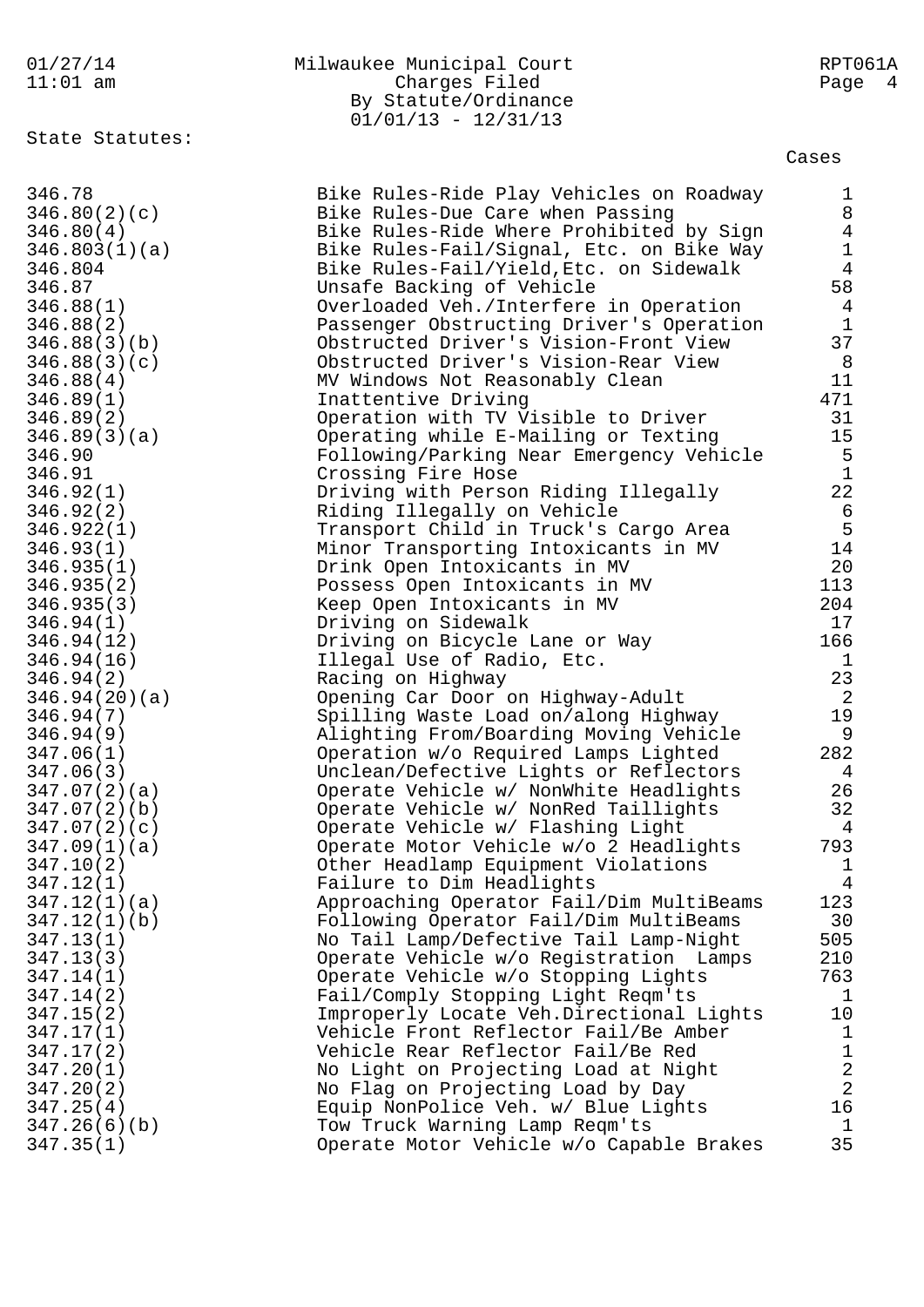|  |       |  | 01/27/14 |  |
|--|-------|--|----------|--|
|  | 11.01 |  |          |  |

| 01/27/14   | Milwaukee Municipal Court | RPT061A |
|------------|---------------------------|---------|
| $11:01$ am | Charges Filed             | Page 5  |
|            | By Statute/Ordinance      |         |
|            | $01/01/13 - 12/31/13$     |         |

TR305.29(2) Fail/Maintain Steering System 42

State Statutes:

TR305.26(3) Cracked/Damaged/Poor Reflect on Mirror 61 TR305.27(4) Fail/Maintain Safety Belts 2 TR305.29(1) Steering/Suspension Not Meet Reqmts 4

Cases 347.38(1) Defective Horn or Unnecessary Use 49 347.39(1) Operate Motor Veh. w/o Adequate Muffler 59 347.39(2) Equip Motor Vehicle with Illegal Muffler 40

347.40(1) Operate Vehicle w/o Rearview Mirror 29 347.41 Defective Speedometer 9 347.455(1) Operate Vehicle w/ Height Modifications 7 347.47(2) Towing with Improper Hitches/Couplings 2 347.48(1)(a) Sell/Buy Motor Vehicle w/o Safety Belts 1 347.48(2m)(b) Vehicle Operator Fail/Wear Seat Belt 1,085 347.48(2m)(c) Operator Fail/Have Passenger/SeatBelted 82 347.48(2m)(d) Ride in Vehicle w/o Wearing Seat Belt 266 347.48(4)(a)1 Safety Belt Violations-Child under 4 Yrs 1 347.48(4)(am) Safety Belt Violations-Child 712 347.485(1)(a) Minor Operate Motorcycle w/o Headgear 2 347.485(1)(am) Operate Cycle w/ Passenger w/o Headgear 1 347.485(2) Operate Cycle without Eye Protection 11 347.487 Illegal Cycle Riding/Seating Equipment 2 347.489(1) Operate Bike/Cycle w/o Lights/Reflectors 38 347.489(2) Operate Bike/Cycle w/o Functioning Brake 2 348.06(1) Operate Vehicle(Excess Height) w/oPermit 1 348.09(1) Operating with Load Projecting on Sides 4 348.15(3)(a) Violate Class A Hwy Weight Limits 1 348.17(1) Violation of Special Weight Limits 6 800.12 Contempt 2 TR101.02(2)(j) Unnecessary Acceleration 5 TR305.06(1) Operate with Missing/Altered Vehicle ID 2 TR305.08(1) Fail/Equip Vehicle Backup Lamps 1 TR305.08(3) Backup Lamp On When Not In Reverse 1 TR305.09(6) Cracked/Broken Lenses/Reflectors 4  $TR305.11(1)(a)$  1 TR305.11(2)(a) Fail/Properly Maintain Headlamps 2 TR305.11(3)(c) Tinted Headlamps 6 TR305.15(1) Fail/Equip with Stop Lamps 3 TR305.15(2) Fail/Properly Maintain Stop Lamps TR305.15(4) Cover/Obstruct Stop Lamp Lenses 12 TR305.15(5) Fail/Maintain High-Mounted Stop Lamp 254 TR305.16(4) Covered/Obscured Tail Lamps/Reflectors 18 TR305.18(1)(a) Fail/Equip Required Bumper 12 TR305.18(2)(c) Damaged/Distorted Vehicle Bumpers 11 TR305.19(1) Fail/Maintain Door/Hood Trunk Lid 13 TR305.19(3) Trunk Lid Open Position No Oversize Load 1 TR305.20(5) Tail Pipe Not Extend Past Passenger Comp TR305.22(1) Fail/Equip Vehicle Fenders 1 TR305.22(2) Rusted/Damaged Fenders 3 TR305.22(5) Illegal Projection of Vehicle Fenders 1 TR305.23(3) Frame Excessive Rust/Twisted 1 TR305.24(3) Fail/Improper Fuel Tank Cap 1 TR305.26(1) Fail/Equip Required Mirrors 24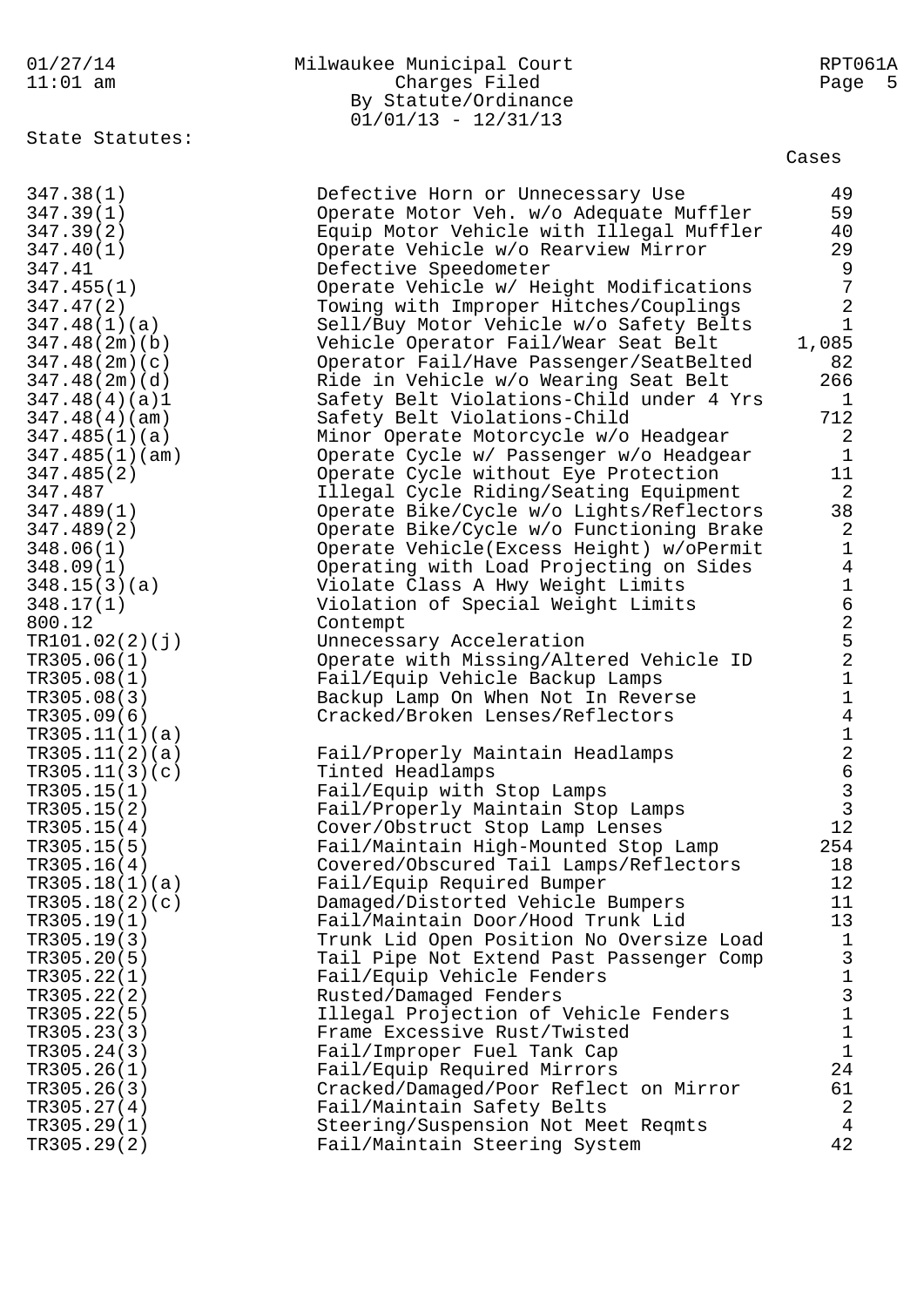| 01/27/14<br>$11:01$ am | Milwaukee Municipal Court<br>Charges Filed<br>By Statute/Ordinance<br>$01/01/13 - 12/31/13$ | RPT061A<br>Page 6                     |
|------------------------|---------------------------------------------------------------------------------------------|---------------------------------------|
| State Statutes:        |                                                                                             | Cases                                 |
| TR305.29(7)(a)         | Fail/Equip Required Shock Absorbers                                                         | $\mathbf{1}$                          |
| TR305.30(1)            | Fail/Properly Maintain Tires and Rims                                                       | 5                                     |
| TR305.30(2)            | Vehicle Tires w/Less Than 2/3 Inch Tread                                                    | 19                                    |
| TR305.30(3)            | Vehicle Tires Protrudes >2 Inches Beyond                                                    | $\overline{7}$                        |
| TR305.30(6)            | Vehicle Tire/Cuts or Snags in Excess                                                        | $\begin{array}{c} 3 \\ 1 \end{array}$ |
| TR305.30(8)            | Vehicle Rim Damaged, Dented, Bent, Etc.                                                     |                                       |
| TR305.30(9)            | Vehicle Rim-Loose/Missing Nut/Lug Bolt                                                      | 38                                    |
| TR305.31(1)            | Illegal Vehicle Height Modifications                                                        | 1                                     |
| TR305.32(1)            | Window Not Approved Safety Glass/Damaged                                                    | 17                                    |
| TR305.32(2)            | Front Driver's Side Window not Operate                                                      | 51                                    |
| TR305.32(4)(a)         | Vent / Side Window / Unauthorized Sign                                                      | 3                                     |
| TR305.32(4)(b)2        | Illegal Window Tint                                                                         | 216                                   |
| TR305.32(5)(a)         | Rear Window Unauthorized Sign                                                               | 2                                     |
| TR305.32(5)(b)         | Rear Window Excessive Tinting                                                               | 53                                    |
| TR305.32(6)            | Rear Side Window Excessive Tinting                                                          | 61                                    |
| TR305.34(3)            | Cracked/Damaged Vehicle Windshield                                                          | 177                                   |
| TR305.34(6)            | Illegal Materials on Windshield                                                             | 11                                    |
| TR305.35(1)            | Fail/Equip Required Wipers                                                                  | $\mathbf 1$                           |
| TR305.35(2)(a)         | Windshield Wiper Not Function                                                               | $\begin{array}{c} 3 \\ 1 \end{array}$ |
| TR305.35(4)            | Fail/Maintain Windshield Washer/Fluid                                                       |                                       |
| TR305.55(1)            | Fail/Equip with Req'd Lighting Device                                                       | $\mathbf{1}$                          |
| TR325.02(4)            | Vehicle Equipment Violations                                                                | $\overline{c}$                        |
| TR327.03(2)            | Age, Waiver of Physical Disqualification                                                    | $1\,$                                 |
| TR327.03(3)            | Fed Reg/Safety - General                                                                    | $\overline{4}$                        |
| TR327.03(4)            | Violation of Out of Service Notice                                                          | 26                                    |
| TR327.03(5)            | Interstate/Intrastate Driving Rqmts                                                         | 3                                     |

Sub Total: 74,629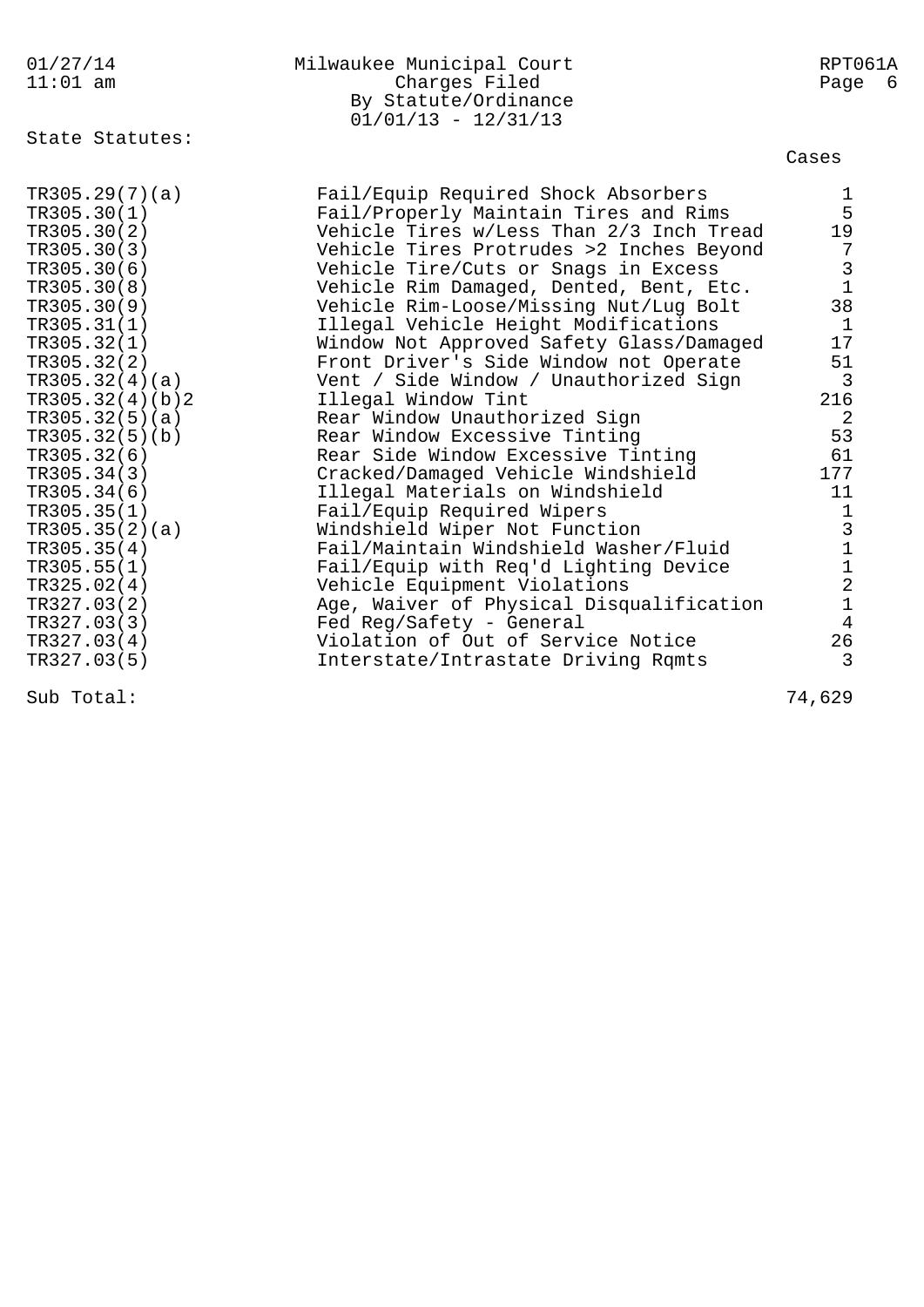| $11:01$ am              | Charges Filed                            | Page           | 7 |
|-------------------------|------------------------------------------|----------------|---|
|                         | By Statute/Ordinance                     |                |   |
|                         | $01/01/13 - 12/31/13$                    |                |   |
| Ordinances:             |                                          |                |   |
|                         |                                          | Cases          |   |
| $100 - 50 - 1 - a$      | Public Passenger Vehicle - Permit Req'd  | 8              |   |
| $100 - 50 - 12 - b - 1$ | PPV - Subleasing Leased PP Vehicle       | 2              |   |
| $100 - 51.5 - 1$        | PP Veh - Veh Stds/Equipment Violation    | $\mathbf 1$    |   |
| $100 - 59 - 1 - a$      | PP Vehicle - License to Be Exhibited     | $\overline{4}$ |   |
| $100 - 59 - 13$         | PP Vehicle - Daily Trip Records Req'd    | 7              |   |
| $100 - 59 - 3 - a$      | PP Veh Pass - Refuse to Pay Fare in Adv  | 35             |   |
| $101 - 1 - 2$           | Traffic Offenses - Adoption of State Law | 1              |   |
| $101 - 20 - 1$          | Unnecessary Vehicle Noises Prohibited    | 17             |   |
| $101 - 32.4$            | Damaging / Tampering with Parking Meter  | $\mathbf{1}$   |   |
| $101 - 34 - 1$          | Contested Parking Citation(s)            | 2,092          |   |
| $101 - 5.5 - 1 - a$     | Excessive Size/Weight/Load Permit Req'd  | 2              |   |
| $102 - 5 - 2$           | Bicycle - Registration Required          | $\mathbf{1}$   |   |
| $102 - 7 - 1$           | Bicycle - Riding on Public Ways          | 35             |   |
| $102 - 7 - 5$           | Bicycle - Operating Where Prohibited     | $\mathbf{1}$   |   |
| $102 - 7 - 6 - a$       | Bicycle - Fail Yield Right of Way to MV  | $\mathsf 3$    |   |
| $102 - 9 - 1$           | Bicycle - Brakes Not in Good Working Con | $\sqrt{2}$     |   |
| $102 - 9 - 2$           | Bicycle - Lack of Eqmt for Oper in Dark  | 13             |   |
| $104 - 15$              | Obstruct Police/Fireman During Fire      | $\mathbf{3}$   |   |
| $104 - 7 - 1$           | False Fire Alarm                         | 5              |   |
| $105 - 138 - 2$         | Resisting / Obstructing Police Officer   | 2,433          |   |
| $105 - 19 - 1$          | Roller Skate and Skateboard Restrictions | 4              |   |
| $105 - 2$               | Assault and Battery                      | 2,205          |   |
| $105 - 34 - 1 - a$      | Carrying Concealed and Dangerous Weapon  | 265            |   |
| $105 - 34 - 1 - b$      | Carrying Concealed Firearm               | 9              |   |
| $105 - 35 - 1$          | Discharge of Firearm in City w/o Permit  | $\sqrt{2}$     |   |
| $105 - 45 - 2$          | Prohibited Use of Laser Pointer          | $\mathsf{3}$   |   |
| $105 - 45 - 4$          | Possession of Laser Pointer by Minor     | $\mathfrak{Z}$ |   |
| $105 - 47 - 1$          | Sale / Discharge / Use of Fireworks      | 34             |   |
| $105 - 48 - 1$          | Smoking Prohibited - Adoption State Law  | 8              |   |
| $105 - 49 - 1$          | Smoking in Theater                       | $\mathbf{1}$   |   |
| $105 - 50 - 1$          | Synthetic Marijuana Poss/Sale/Use Prohib | 9              |   |
| $105 - 56 - 2 - a$      | Sale on Public Premises without Consent  | 10             |   |
| $105 - 64 - 1$          | Vehicle Parked on Private Property       | $\mathbf{1}$   |   |
| $105 - 65 - 1$          | Abandoned Motor Vehicle or Trailer       | 13             |   |
| $105 - 66 - 1$          | Repairing Motor Vehicle on Street        | 5              |   |
| $105 - 69 - 2$          | Smelling / Inhaling Harmful Substance    | $\overline{2}$ |   |
| $105 - 75 - 15 - a$     | Excessive False Alarms                   | 46             |   |
| $105 - 77 - 1$          | Misuse of Emergency Telephone Numbers    | 196            |   |
| $105 - 78 - 2$          | Abandoned 911 Calls - Repeated           | 33             |   |
| $105 - 79 - 1$          | Legal Occupant List for Rental Prop Req  | $\overline{c}$ |   |
| $105 - 91 - 3$          | Retail Establishment Security Measures   | $\overline{2}$ |   |
| $106 - 1 - 1$           | Disorderly Conduct                       | 5,855          |   |
| $106 - 1.1 - 2$         | Begging / Soliciting Funds               | 287            |   |
| $106 - 1.8 - 1$         | Public Drinking                          | 631            |   |
| $106 - 11$              | Mashing                                  | 15             |   |
| $106 - 2.1 - 1$         | Drinking in a Public Parking Structure   | 5              |   |
| $106 - 21 - 3$          | Failure to Return Library Material       | $\mathbf 1$    |   |
| $106 - 21 - 4$          | Theft of Library Material                | 11             |   |
| $106 - 21 - 5$          | Fradulent Regis/Use of Library Materials | 2              |   |
| $106 - 23$              | Loitering of Minor (Curfew Hours)        | 422            |   |
| $106 - 23 - 2$          | Responsibility of Parents (Curfew)       | 20             |   |
| $106 - 23.1 - 2$        | Truancy or Habitual Truancy              | 1,958          |   |

01/27/14 Milwaukee Municipal Court RPT061A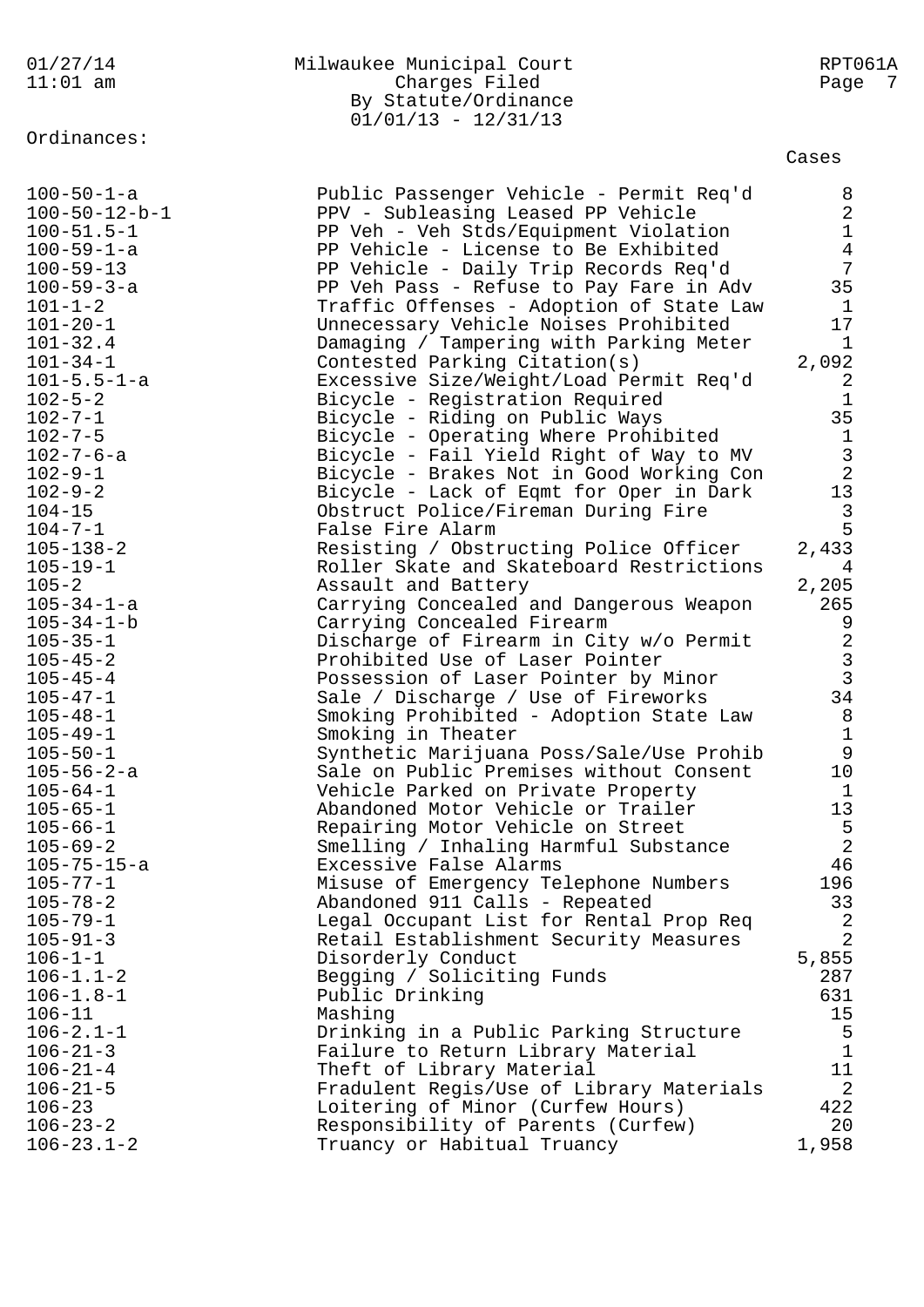|  |         |  | 01/27/14 |  |
|--|---------|--|----------|--|
|  | 11 • 01 |  |          |  |

## 01/27/14 Milwaukee Municipal Court RPT061A 11:01 am Charges Filed Page 8 By Statute/Ordinance 01/01/13 - 12/31/13

Ordinances:

Cases

| $106 - 23.2$                             | Contributing to Delinquency of Minor                             | 24                             |
|------------------------------------------|------------------------------------------------------------------|--------------------------------|
| $106 - 23.3 - 2$                         | Contributing to Truancy                                          | 680                            |
| $106 - 30 - 2 - a$                       | Sale of Cigarettes to Minor/Underage                             | 40                             |
| $106 - 30 - 3 - e$                       | Sell Cig in Package/Container w/o Stamp                          | 11                             |
| $106 - 30.5 - 2$                         | Minor Purchase/Possess Cigarette/Tobacco                         | 105                            |
| $106 - 31 - 1$                           | Loitering or Prowling                                            | 1,941                          |
| $106 - 31 - 2$                           | Loitering in or near a Dwelling Area                             | 15                             |
| $106 - 31 - 3$                           | Loitering in Public Restroom                                     | 5                              |
| $106 - 31 - 4$                           | Loitering in or near School                                      | 54                             |
| $106 - 31 - 5$<br>$106 - 31 - 6$         | Loitering in Public Building                                     | 155<br>275                     |
| $106 - 31 - 7$                           | Loitering in Restaurant / Tavern<br>Loitering - Soliciting, Etc. | 407                            |
| $106 - 31 - 8$                           | Loitering in a Parking Lot or Structure                          | 37                             |
| $106 - 31 - 9$                           | Loitering on Private / Public Property                           | 72                             |
| $106 - 34 - 2 - B$                       |                                                                  | $\mathbf{1}$                   |
| $106 - 34 - 2 - b$                       | Possession of Spray Paint, Etc. by Minor                         | 10                             |
| $106 - 35 - 2$                           | Loitering - Soliciting Prostitute                                | 70                             |
| $106 - 35.6 - 2$                         | Loitering - Illegal Drug Activity                                | 134                            |
| $106 - 36 - 3 - a$                       | Possession of Drug Paraphernalia                                 | 744                            |
| $106 - 36 - 3 - c$                       | Delivery of Drug Paraphernalia to Minor                          | $\mathbf{1}$                   |
| $106 - 37 - 2$                           | Frequenting An Illegal Drug House                                | 33                             |
| $106 - 38 - 2$                           | Possession of Marijuana                                          | 1,746                          |
| $106 - 5 - 2$                            | Indecent Exposure                                                | 33                             |
| $106 - 8 - 1$                            | Obscene Phone Call                                               | 8                              |
| $106 - 8 - 2$                            | Harassing Phone Call                                             | 37                             |
| $106 - 8 - 4$                            | Harassing Phone Calls - Repeated                                 | 54                             |
| $107 - 1$                                | Gambling Places - Permit or Run                                  | $\overline{4}$                 |
| $107 - 2$                                | Gambling                                                         | 62                             |
| $108 - 17$                               | Public Dance Hall - Posting License                              | $\mathbf{1}$                   |
| $108 - 22 - 1 - b$                       | Top Costume Fabrication Requirements                             | $\sqrt{6}$                     |
| $108 - 22 - 1 - c$                       | Female Lower Costume Fabrication Reqs                            | $\sqrt{6}$                     |
| $108 - 5 - 1 - a$                        | Public Dance Hall - License Required                             | 8                              |
| $110 - 10 - 1$                           | Trespassing Upon Buildings / Premises                            | 1,258                          |
| 110-12-1-a                               | Landlord - Forcible Entry Prohibited                             | 7                              |
| $110 - 12 - 1 - b$                       | Tenant - Denial of Access to Landlord                            | $\overline{2}$                 |
| $110 - 15$                               | Vandalism                                                        | 1,383                          |
| $110 - 15.5 - 1$                         | Vandalism - Graffiti Related                                     | 32                             |
| $110 - 15.7 - 2$                         | Vandalism - Vacant Buildings                                     | 3                              |
| $110 - 16 - 2$                           | Theft                                                            | 720                            |
| $110 - 32 - 1 - a$                       | Fraud on Hotel or Restaurant                                     | 19                             |
| $110 - 32 - 1 - b$                       | Fraud on Hotel or Restaurant Keeper                              | 14                             |
| $110 - 35 - 1$                           | Retail Theft                                                     | 2,943                          |
| $110 - 36$                               | Abandonment of Shopping Cart                                     | $\mathsf{3}$<br>$\overline{a}$ |
| $110 - 36 - 1 - a$<br>$110 - 36 - 1 - b$ | Removal of Shopping Cart Prohibited                              | 13                             |
| $110 - 4 - 1$                            | Possession of Shopping Cart<br>Damaging of Public Property       | $\mathbf{1}$                   |
| $115 - 32 - 1$                           | Obstruction on Public Ways                                       | 4                              |
| $118 - 80 - 1$                           | Boating - Adoption of State Statutes                             | 231                            |
| $118 - 80 - 5$                           | Boating - Littering the Waterways                                | $\mathbf{1}$                   |
| $118 - 80 - 7$                           | Swimming within Harbor Where Prohibited                          | $\mathbf{1}$                   |
| 200 through 295                          | Building Code Violations                                         | 2,735                          |
| $200 - 11 - 3$                           | Violation of Placard                                             | 1                              |
|                                          |                                                                  |                                |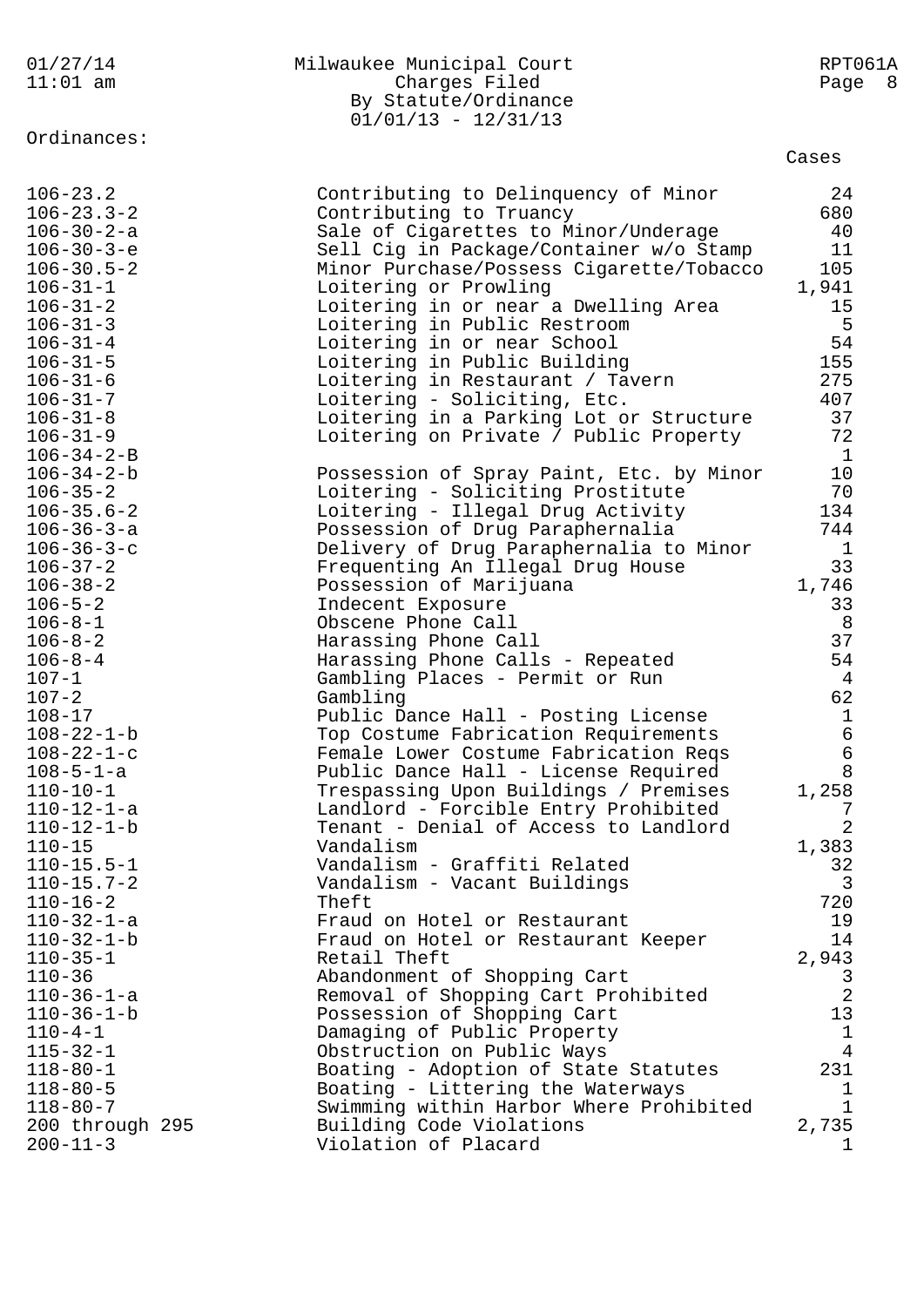| 01/27/14<br>$11:01$ am                                                                                           | Milwaukee Municipal Court<br>Charges Filed<br>By Statute/Ordinance<br>$01/01/13 - 12/31/13$                                                                                                               | RPT061A<br>- 9<br>Page                                                   |
|------------------------------------------------------------------------------------------------------------------|-----------------------------------------------------------------------------------------------------------------------------------------------------------------------------------------------------------|--------------------------------------------------------------------------|
| Ordinances:                                                                                                      |                                                                                                                                                                                                           | Cases                                                                    |
| $200 - 11 - 4$<br>$200 - 11 - 5$<br>$200 - 20 - 2$<br>$200 - 24 - 1$<br>$200 - 42 - 2 - a$<br>$200 - 42 - 2 - c$ | Illegal Occupancy and Use<br>Building, Structure, Etc. Unsafe / Unfit<br>Unlawful Eviction<br>Building Permit Required<br>Certificate of Occupancy / Zoning Req'd<br>Illegal Occupancy -- No Cert / Unfit | 55112<br>12                                                              |
| $200 - 42 - 2 - d$<br>$200 - 51.7 - 4 - a$<br>$200 - 51.7 - 7$<br>$200 - 53 - 5 - a$<br>$214 - 23$               | Illegal Occupancy -- No Cert / Unfit<br>Registration Stmt Reqd - Vacant Building<br>Fail to Provide Access for Inspection<br>Fail to Inform Tenant of Inspection<br>Annual Test of Smoke Alarms Req'd     | 5<br>293<br>408<br>5<br>$\mathbf 1$<br>$\overline{4}$                    |
| $214 - 27 - 4$<br>$214 - 3$<br>$214 - 7 - 2 - b - 1$<br>218<br>$222 - 11 - 2$<br>$222 - 13 - 1$                  | Smoke Detectors Not Operative<br>Adoption of Model Fire Code<br>Annual Fire Inspection Required<br>Razing of Buildings<br>Electrical License Required<br>Electrical Permit Required                       | 8<br>17<br>$1\,$                                                         |
| $222 - 19 - 1$<br>275<br>295<br>$295 - 403 - 3 - b$<br>$295 - 503 - 1$                                           | Unsafe or Illegal Electrical Equipment<br>Building Maintenance<br>Zoning Violations<br>Paved or Approved Surface Required<br>Residential Lot - Land Use Violation                                         | $\begin{array}{c}\n1 \\ 3 \\ 1\n\end{array}$<br>23<br>12<br>12           |
| $295 - 503 - 3 - b$<br>$295 - 505 - 4 - b - 4$<br>$295 - 505 - 4 - b - 9$<br>$295 - 603 - 1$                     | Residential Lot - Improper Veh Repair<br>Exceed Max Number Parked Vehicles on Lot<br>Unregistered Vehicle Parked > 30 Days<br>Commercial Lot - Land Use Violation                                         | $\overline{4}$<br>15<br>$\overline{2}$<br>12                             |
| $303 - 11 - 1$<br>$50 - 18$<br>$50 - 25 - 5$<br>$63 - 17$<br>$63 - 19 - 3 - a$                                   | Financial Disclosure Required<br>Aiding and Abetting Ordinance Violation<br>Resist or Obstruct Issuance of Citation<br>Fire Regulations/Restrictions in Park<br>Animal at Large in Park/Parkway           | 4<br>$\mathbf 1$<br>138<br>1<br>$\mathbf 1$                              |
| $63 - 3$<br>$66 - 12 - 9 - q$<br>$66 - 12 - 9 - k$<br>$66 - 22 - 1$                                              | Park Hour Violation<br>Conduct Asbestos Abatement w/o Permit<br>Fail to Act Results in Asbestos Exposure<br>Lead Based Nuisance Prohibited                                                                | 43<br>$\mathbf{1}$<br>$\mathbf 1$<br>$\mathbf 1$                         |
| $66 - 22 - 1 - A$<br>$66 - 22 - 1 - a$<br>$66 - 22 - 10 - a$<br>$66 - 22 - 4 - h - 1$<br>$66 - 22 - 4 - h - 11$  | Create/Knowing Allow Lead-Based Nuisance<br>Lead Clearance Standards<br>Permit Required to Conduct Lead Reduc.<br>Failure to Comply w/Local, St, Fed Law                                                  | $\overline{4}$<br>63<br>$\mathbf{1}$<br>$\overline{c}$<br>$\overline{1}$ |
| $66 - 22 - 4 - h - 4$<br>$66 - 22 - 7$<br>$66 - 22 - 8$<br>$66 - 22 - 9$                                         | Failure to Meet Performance Criteria<br>Interior Lead Abatement Standards<br>Exterior Lead Abatement Preparation<br>Improper Lead Abatement                                                               | $\overline{2}$<br>$\mathbf{1}$<br>$\overline{1}$<br>$\mathbf{1}$         |
| $68 - 01$<br>$68 - 3$<br>$68 - 4 - 1 - a$<br>$68 - 4 - 9$                                                        | Food License Regs-Adoption of State Code<br>Impure Food, Water, Drugs or Ice<br>Food Dealers License Required<br>Obstruction Health Department Employee                                                   | 12<br>$\mathbf{1}$<br>23<br>$\mathbf{1}$                                 |
| $68 - 4.3 - 2$<br>$68 - 4.3 - 4$<br>$68 - 6 - 6$<br>$69 - 8 - 6$                                                 | Convenience Food Store Regulations<br>Robbery Prevention Training Certificate<br>Oper Estab After Rev/Sus Prohibited<br>Rotate Milk Inventory / Remove Outdated                                           | 7<br>$\overline{2}$<br>1<br>$\mathbf 1$                                  |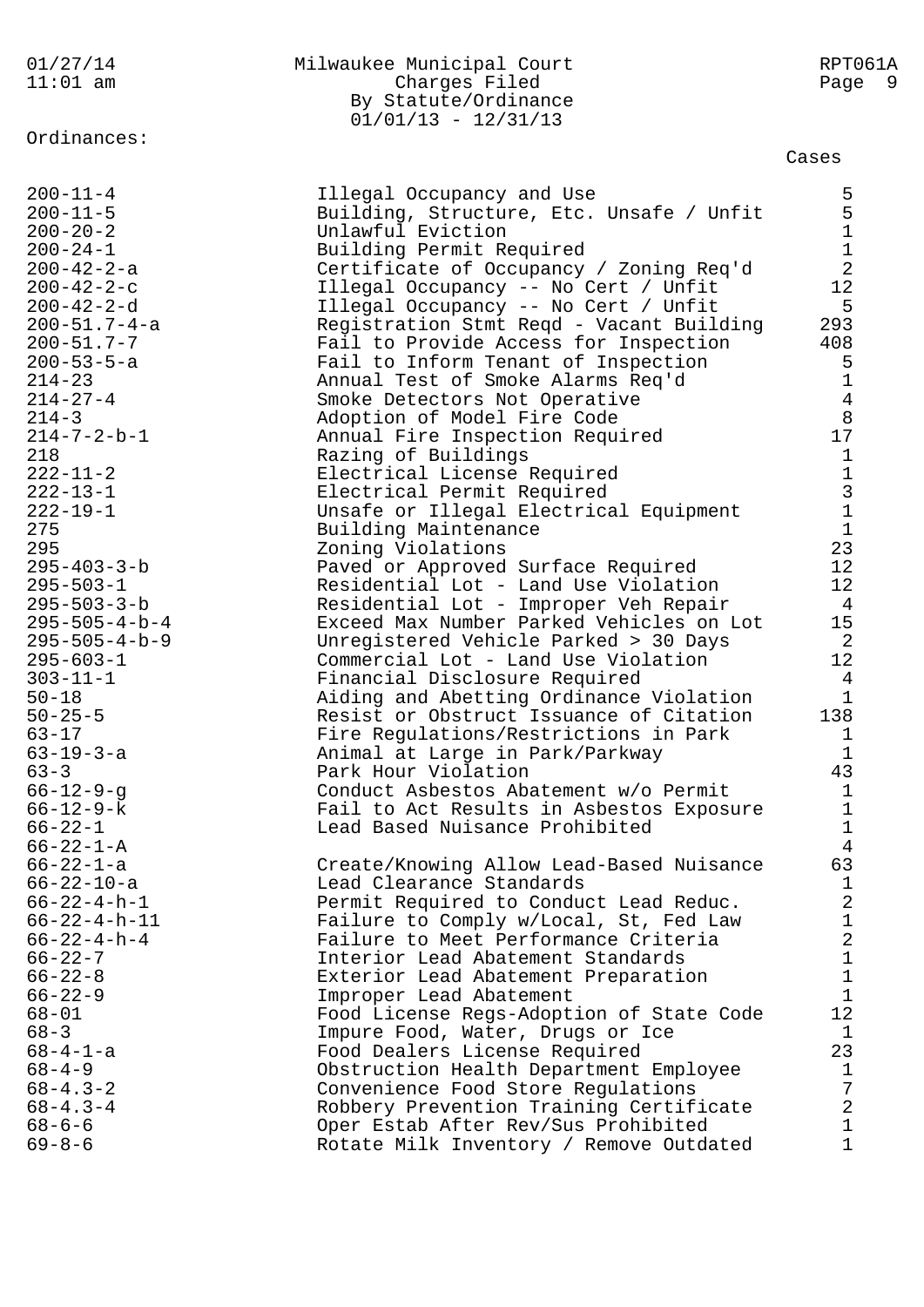| 01/27/14<br>$11:01$ am                                                                            | Milwaukee Municipal Court<br>Charges Filed<br>By Statute/Ordinance<br>$01/01/13 - 12/31/13$                                                                                                                   | RPT061A<br>Page 10                                                            |
|---------------------------------------------------------------------------------------------------|---------------------------------------------------------------------------------------------------------------------------------------------------------------------------------------------------------------|-------------------------------------------------------------------------------|
| Ordinances:                                                                                       |                                                                                                                                                                                                               | Cases                                                                         |
| $74 - 1$<br>$74 - 1 - 3 - a$<br>$74 - 1 - 7 - C$<br>$74 - 1 - 8 - d$                              | Vehicular Food Peddlers Restrictions<br>Food Peddlers - Permit Required<br>Food Peddlers - Sale of Food 9pm to 6am                                                                                            | $\frac{3}{2}$<br>$\mathbf 1$                                                  |
| $74 - 2 - 3$<br>$75 - 17 - 1$<br>$78 - 14 - 2$<br>$78 - 17 - 1$<br>$78 - 19 - 1$<br>$78 - 19 - 2$ | Ice Cream Peddler License Required<br>False Call for Emergency Services<br>Cruelty to Animals - Food and Water Reqs<br>Dog and Cat Licenses Required<br>Permitting Animal at Large<br>Setting Animal at Large | $\begin{array}{c} 1 \\ 3 \\ 1 \end{array}$<br>$\mathbf{1}$<br>188<br>97<br>26 |
| $78 - 19 - 3$                                                                                     | Animal Litter Nuisance                                                                                                                                                                                        | 5                                                                             |
| $78 - 22 - 1$                                                                                     | Pit-Bull/Rottweiler - Leash Requirements                                                                                                                                                                      | 29                                                                            |
| $78 - 22 - 2$                                                                                     | Pit Bull/Rottweiler - Yard / Kennel Reqs                                                                                                                                                                      | 86                                                                            |
| $78 - 22 - 3$                                                                                     | Pit-Bull/Rottweiler - Behavior Class Req                                                                                                                                                                      | 82                                                                            |
| $78 - 23 - 1 - a$                                                                                 | Dangerous Animal Regulations                                                                                                                                                                                  | 32                                                                            |
| $78 - 23 - 2$<br>$78 - 23 - 3 - a$<br>$78 - 23 - 5$<br>$78 - 23 - 7$<br>$78 - 25 - 1$             | Dangerous Animal - Leash and Muzzle Req<br>Dangerous Animal - Confinement Required<br>Dangerous Animal - Sign Required<br>Dangerous Animal - Liability Ins Req'd<br>Prohibited Dangerous Animal in City       | $\begin{array}{c} 3 \\ 3 \\ 1 \\ 1 \end{array}$                               |
| $78 - 29 - 1$                                                                                     | Animal Disturbing Peace                                                                                                                                                                                       | 19                                                                            |
| $78 - 3 - 1$                                                                                      | Animal Owner's Duty to Restrain, Etc.                                                                                                                                                                         | 16                                                                            |
| $78 - 31 - 1 - a$                                                                                 | Cruelty to Animals                                                                                                                                                                                            | 29                                                                            |
| $78 - 31 - 1 - b$                                                                                 | Abandon/Transport Animal in Cruel Manner                                                                                                                                                                      | $\mathbf{1}$                                                                  |
| $78 - 31 - 2$                                                                                     | Cruelty to Animals - Food and Water Reqs                                                                                                                                                                      | 47                                                                            |
| $78 - 31 - 3 - a$                                                                                 | Cruelty to Animals - Lack of Shelter                                                                                                                                                                          | 29                                                                            |
| $78 - 31 - 3 - b$                                                                                 | Cruelty to Animals - Lack of Shade                                                                                                                                                                            | $\overline{3}$                                                                |
| $78 - 31 - 3 - c$                                                                                 | Cruelty to Animals - Lack Proper Shelter                                                                                                                                                                      | 10                                                                            |
| $78 - 31 - 4$                                                                                     | Cruelty to Animals - Leash Requirements                                                                                                                                                                       | 4                                                                             |
| $78 - 31 - 7$                                                                                     | Cruelty to Animals - Fail Get Vet Care                                                                                                                                                                        | $\mathbf 1$                                                                   |
| $78 - 5 - 1$                                                                                      | Keep Animal in City - Type Not Permitted                                                                                                                                                                      | 2                                                                             |
| $78 - 5 - 3$                                                                                      | Keep Animal in City - Exceed # Permitted                                                                                                                                                                      | 5                                                                             |
| $78 - 7 - 2 - a$                                                                                  | Animal Fancier Permit Required                                                                                                                                                                                | $\overline{2}$                                                                |
| $79 - 10 - 2$                                                                                     | Littering on Street by Motor Vehicle                                                                                                                                                                          | 9                                                                             |
| $79 - 11$                                                                                         | Littering of Public Property                                                                                                                                                                                  | 112                                                                           |
| $79 - 12 - 1$                                                                                     | Littering of Premises                                                                                                                                                                                         | 36                                                                            |
| $79 - 14 - 1$                                                                                     | Unauthorized Use of Anti-Litter Bins                                                                                                                                                                          | $\mathbf 1$                                                                   |
| $79 - 4 - 1 - b$                                                                                  | Portable Waste Container Content Reqs                                                                                                                                                                         | $\mathbf{1}$                                                                  |
| $79 - 40 - 1$                                                                                     | Unauthorized Removal of Recyclables                                                                                                                                                                           | 48                                                                            |
| $79 - 40 - 2$                                                                                     | Unauthorized Removal of Recycling Cart                                                                                                                                                                        | 2                                                                             |
| $79 - 5.5 - 1$                                                                                    | Waste Containers - Removal of Contents                                                                                                                                                                        | 10                                                                            |
| $79 - 5.7 - 1$                                                                                    | Waste Containers - Addition to Contents                                                                                                                                                                       | 1                                                                             |
| $80 - 15$                                                                                         | Spitting in Public Places                                                                                                                                                                                     | 24                                                                            |
| $80 - 44 - 2$                                                                                     | Dumping Prohibited                                                                                                                                                                                            | 10                                                                            |
| $80 - 48 - 3$                                                                                     | Elimination of Rat Feeding Places Req'd                                                                                                                                                                       | 2                                                                             |
| $80 - 63 - 1$                                                                                     | Excessive Noise Prohibited                                                                                                                                                                                    | 705                                                                           |
| $80 - 64 - 1$                                                                                     | Noise Limitations                                                                                                                                                                                             | 3                                                                             |
| $80 - 65 - 4$                                                                                     | Noise Nuisances                                                                                                                                                                                               | 14                                                                            |
| $82 - 2$                                                                                          | Use of False Weights and Measures                                                                                                                                                                             | $\mathbf 1$                                                                   |
| $84 - 20 - 15 - a$                                                                                | Fraud of Parking Lot Operator                                                                                                                                                                                 | $\mathbf 1$                                                                   |
| $84 - 43 - 2$                                                                                     | Cigarette and Tobacco License Required                                                                                                                                                                        | 5                                                                             |
| $84 - 7 - 3$                                                                                      | License Req'd If Estab Open 12am-5am                                                                                                                                                                          | $\overline{2}$                                                                |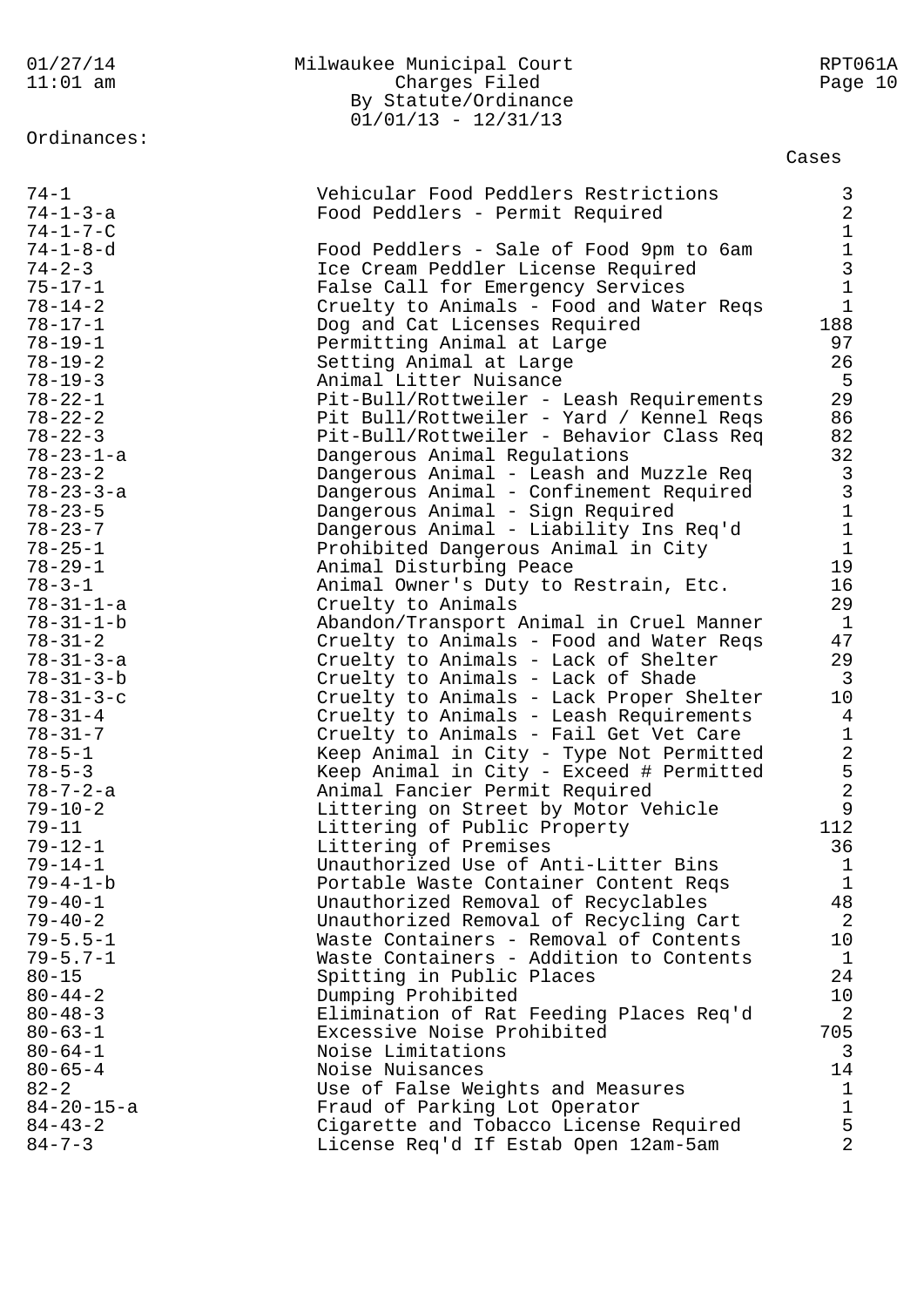Ordinances:

## 01/27/14 Milwaukee Municipal Court RPT061A Charges Filed By Statute/Ordinance  $01/01/13 - 12/31/13$

Cases

| $85 - 23 - 2$         | Licensed Estab - Occ Limit to be Posted  | 5                                     |
|-----------------------|------------------------------------------|---------------------------------------|
| $85 - 23 - 4 - a$     | Licensed Estab - Exceeding Occupy Limit  | 11                                    |
| $89 - 8$              | Escort License Required                  | 14                                    |
| $90 - 15 - 3 - a - 1$ | Class B Premises Allow Patron After Hrs  | 8                                     |
| $90 - 16$             | Display of Liquor License Required       | $\frac{2}{2}$                         |
| $90 - 16 - 1$         | Display of License - Posting Required    |                                       |
| $90 - 18 - 1 - a - 1$ | Sale of Alcohol to Underaged Person      | $\,8\,$                               |
| $90 - 18 - 1 - a - 2$ | Sale/traffic Alcohol to Underaged Person | $\overline{7}$                        |
| $90 - 18 - 1 - a - 3$ | Allow Consumption of Alcohol by Underage | $\mathbf{1}$                          |
| $90 - 18 - 1 - c$     | Underage Attempt/Procure Alcohol         | 18                                    |
| $90 - 18 - 2$         | Possession of Alcohol by Underage Person | 255                                   |
| $90 - 18 - 3$         | Misrepresenting Age to Receive Alcohol   | 60                                    |
| $90 - 19 - 1$         | Presence of Minor at Licensed Premises   | 127                                   |
| $90 - 19 - 2 - a - 1$ | Allow Underage on Premises               | $\overline{2}$                        |
| $90 - 19.5 - 1$       | Fail Notify Police of Event on Premises  | $\mathbf{1}$                          |
| $90 - 20$             | Sale of Intoxicant to Intoxicated Person | $\mathbf{1}$                          |
| $90 - 21$             | Disorderly Premises Prohibited           | $1\,$                                 |
| $90 - 27 - 1$         | Licensed Premises - Open Entry Required  | $1\,$                                 |
| $90 - 27 - 1 - c$     | Licensed Premises-Immed Police Entry Req | $\mathbf{1}$                          |
| $90 - 29$             | Alcohol Content to Show on Label         | $\overline{4}$                        |
| $90 - 3 - 1$          | Liquor License Required                  | 14                                    |
| $90 - 3 - 2$          | Alcohol Sales - Premises License Reqd    | 7                                     |
| $90 - 3 - 3$          | Sep License Per Loc for Alcohol Sale Req | $\mathbf{1}$                          |
| $90 - 31 - 1 - a$     | Refilling Bottles/Sub Brands Prohibited  | $\overline{2}$                        |
| $90 - 32 - 1$         | Fraud on Tavernkeeper                    | $\overline{2}$                        |
| $90 - 4 - 10 - a$     | Class D Operator's Liquor License        | 18                                    |
| $90 - 4 - 4 - a$      | Class B Manager's License                | $\mathbf{1}$                          |
| $90 - 4 - 4 - c$      | Class B Licensee's Responsibility        | $\overline{7}$                        |
| $90 - 5 - 2 - a$      | Submit Untrue Stmt on Liquor Lic Applic  | 5                                     |
| $90 - 7 - 1$          | Liquor License Corp Agent Residency Reqs | $\mathbf{1}$                          |
| $90 - 8 - 1$          | Responsible Person on Premises Req'd     | 18                                    |
| $90 - 9$              | Collusive Agreement Involving Liquor Lic | $\mathbf 1$                           |
| $92 - 1 - 2$          | Pawnbroker - License Required            | $1\,$                                 |
| $92 - 10 - 2 - a$     | Precious Metal/Gem Dealer - License Req  | 5                                     |
| $92 - 10 - 6 - b$     | Precious Metal/Gem Dealer - ID Check Req | $\sqrt{2}$                            |
| $92 - 10 - 6 - f$     | Precious Metal/Gem Dealer - Hold Period  | $\overline{2}$                        |
| $92 - 11.5 - 1$       | Secondhand Sales - Article Not Owned     | $17$                                  |
| $92 - 12 - 1$         | Dealers - Transaction Records Format     | 2                                     |
| $92 - 12 - 2$         | Dealers - Transaction Records Content    | 7                                     |
| $92 - 12 - 3$         | Dealers - Transaction Record Photographs | $\sqrt{2}$                            |
| $92 - 13 - 1$         | Junk Collector/Dealer - Reporting Req'd  | $\mathsf 9$                           |
| $92 - 2 - 2 - a$      | Secondhand Dealer - License Required     | 8                                     |
|                       |                                          |                                       |
| $92 - 3 - 3 - a$      | Junk Collector/Dealer - License Required | 148                                   |
| $92 - 3 - 3 - b$      | Junk Collector/Dealer - Use Other's Lic  | 2                                     |
| $92 - 3 - 3 - d$      | Junk Collector/Dealer - License Each MV  | $1\,$                                 |
| $92 - 3 - 8 - a$      | Junk Collector/Dealer - Sales Form Req'd | $\mathbf 1$                           |
| $92 - 3 - 8 - c$      | Junk Seller - Personal Information Req'd | $\begin{array}{c} 3 \\ 1 \end{array}$ |
| $92 - 3 - 8 - d$      | Junk Coll/Dealer - Records Non-Reg Prop  |                                       |
| $92 - 3 - 8 - h$      | Junk Collector/Dealer - Open Inspect     | $\overline{a}$                        |
| $92 - 3 - 8 - n - 1$  | Junk Collector/Dealer - MV Sticker Req'd | 17                                    |
| $92 - 3 - 8 - n - 2$  | Junk Collector/Dealer - MV Signage Req'd | 24                                    |
| $93 - 5 - 1$          | Secondhand MV Dealer License Req'd       | $\overline{2}$                        |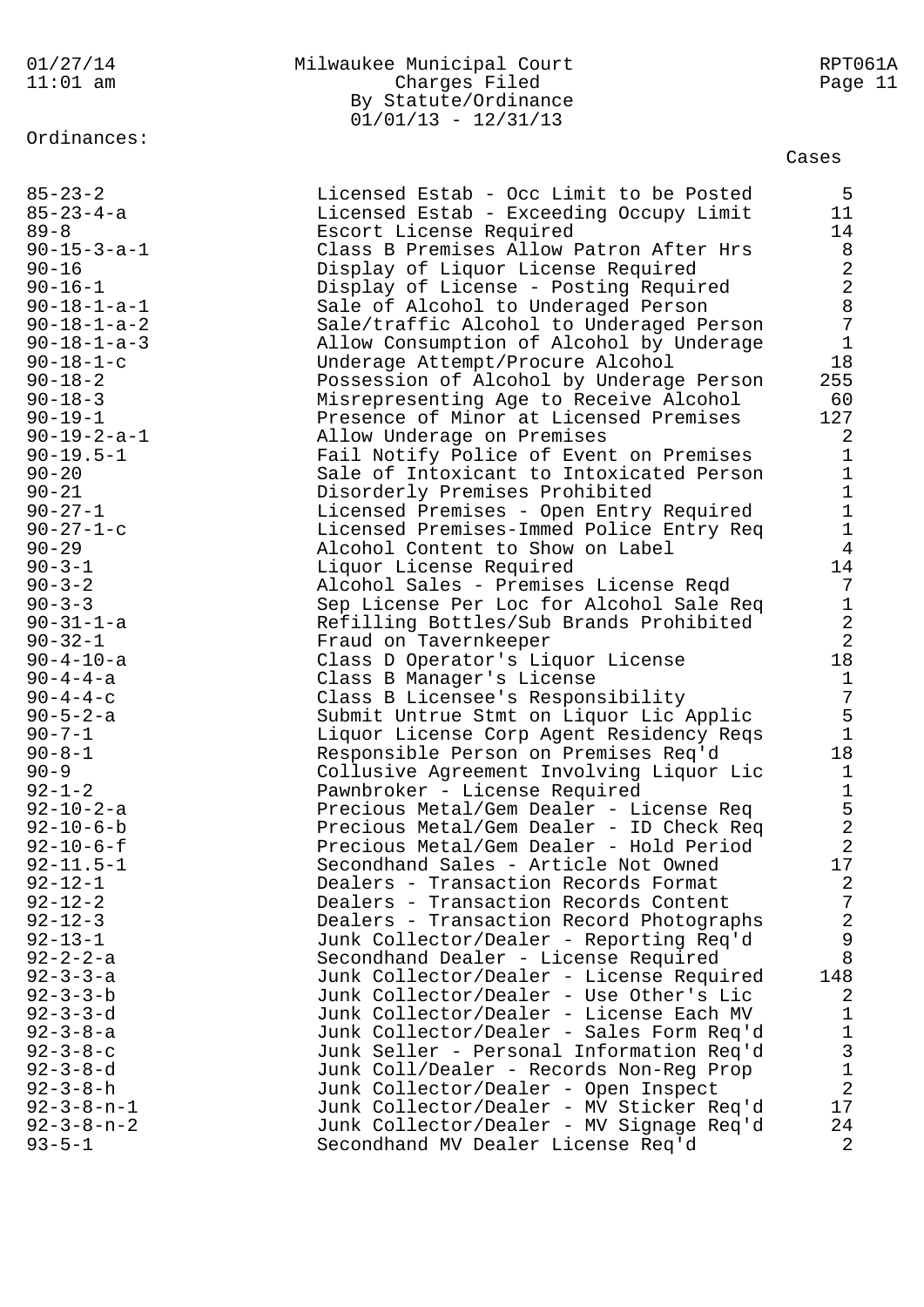| 01/27/14<br>$11:01$ am | Milwaukee Municipal Court<br>Charges Filed<br>By Statute/Ordinance<br>$01/01/13 - 12/31/13$ | RPT061A<br>Page 12 |
|------------------------|---------------------------------------------------------------------------------------------|--------------------|
| Ordinances:            |                                                                                             | Cases              |
| $95 - 1 - 2$<br>99999  | Direct Sellers License Required<br>Municipal Violation                                      | 6<br>3             |
| Sub Total:             |                                                                                             | 36,639             |
| Total Cases Filed:     |                                                                                             | 111,268            |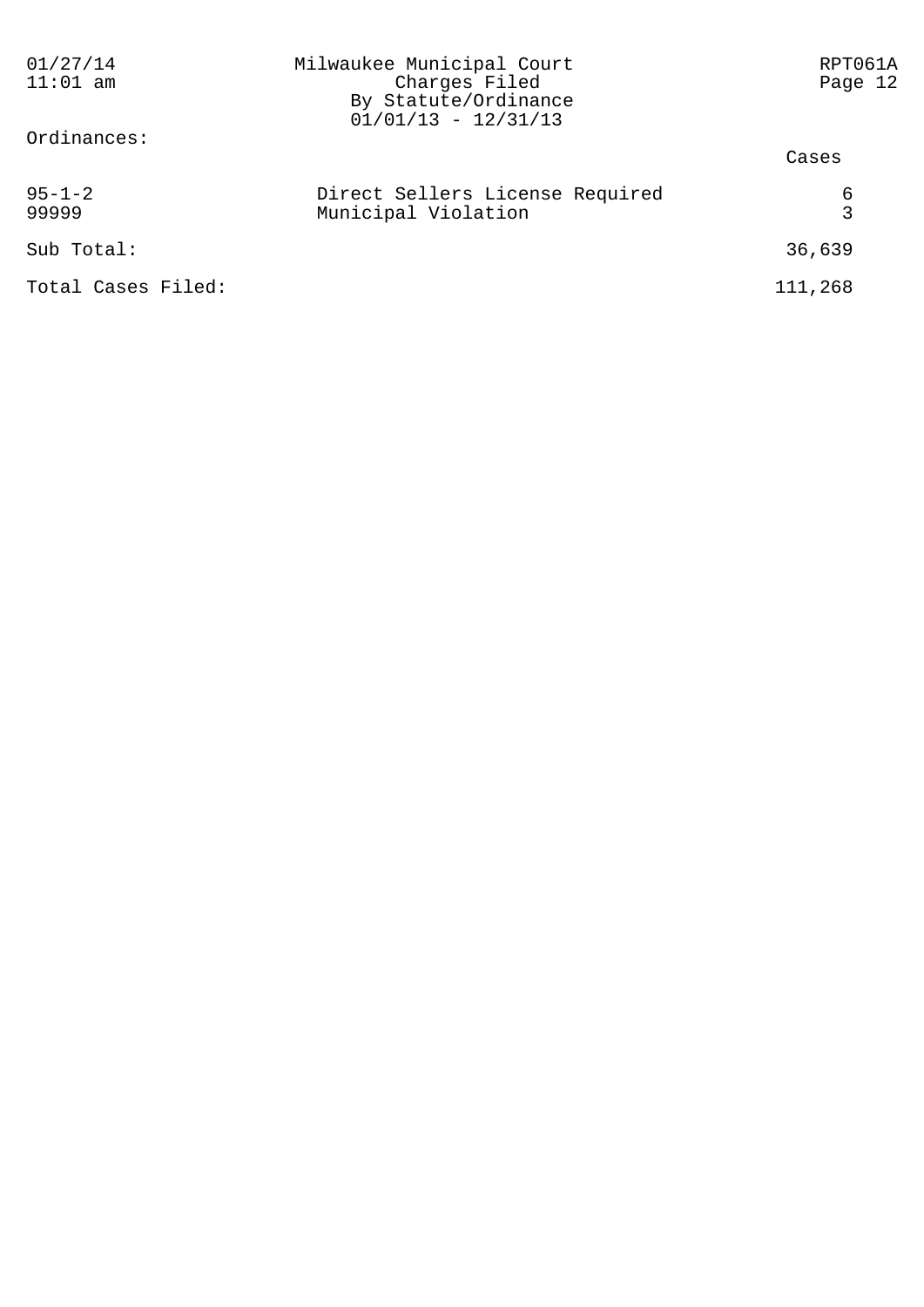| 01/27/14<br>$11:01$ am                                                                                | Milwaukee Municipal Court<br>Charges Filed<br>By Statute/Ordinance<br>$01/01/13 - 12/31/13$                                                                                                                                | RPT061A<br>Page 13                                                                 |
|-------------------------------------------------------------------------------------------------------|----------------------------------------------------------------------------------------------------------------------------------------------------------------------------------------------------------------------------|------------------------------------------------------------------------------------|
| Juvenile:                                                                                             |                                                                                                                                                                                                                            | Cases                                                                              |
| $102 - 7 - 1$<br>$102 - 7 - 6 - a$<br>$102 - 9 - 2$<br>$104 - 15$<br>$104 - 7 - 1$<br>$105 - 138 - 2$ | Bicycle - Riding on Public Ways<br>Bicycle - Fail Yield Right of Way to MV<br>Bicycle - Lack of Eqmt for Oper in Dark<br>Obstruct Police/Fireman During Fire<br>False Fire Alarm<br>Resisting / Obstructing Police Officer | 5<br>$\mathbf 1$<br>$\begin{array}{c} 3 \\ 1 \end{array}$<br>$\overline{2}$<br>390 |
| $105 - 2$<br>$105 - 34 - 1 - a$<br>$105 - 34 - 1 - b$<br>$105 - 35 - 1$                               | Assault and Battery<br>Carrying Concealed and Dangerous Weapon<br>Carrying Concealed Firearm<br>Discharge of Firearm in City w/o Permit                                                                                    | 479<br>82<br>$\mathsf{3}$<br>$\mathbf 1$                                           |
| $105 - 45 - 2$<br>$105 - 45 - 4$<br>$105 - 47 - 1$<br>$105 - 50 - 1$                                  | Prohibited Use of Laser Pointer<br>Possession of Laser Pointer by Minor<br>Sale / Discharge / Use of Fireworks<br>Synthetic Marijuana Poss/Sale/Use Prohib<br>Sale on Public Premises without Consent                      | $\begin{array}{c} 2 \\ 3 \\ 3 \\ 1 \end{array}$                                    |
| $105 - 56 - 2 - a$<br>$105 - 77 - 1$<br>$106 - 1 - 1$<br>$106 - 1.1 - 2$<br>$106 - 1.8 - 1$           | Misuse of Emergency Telephone Numbers<br>Disorderly Conduct<br>Begging / Soliciting Funds<br>Public Drinking                                                                                                               | $\mathbf 1$<br>$\overline{4}$<br>1,474<br>2<br>$1\,$                               |
| $106 - 11$<br>$106 - 23$<br>$106 - 23.1 - 2$<br>$106 - 30 - 2 - a$                                    | Mashing<br>Loitering of Minor (Curfew Hours)<br>Truancy or Habitual Truancy<br>Sale of Cigarettes to Minor/Underage                                                                                                        | $\overline{2}$<br>418<br>1,474<br>$\overline{2}$                                   |
| $106 - 30.5 - 2$<br>$106 - 31 - 1$<br>$106 - 31 - 2$<br>$106 - 31 - 4$                                | Minor Purchase/Possess Cigarette/Tobacco<br>Loitering or Prowling<br>Loitering in or near a Dwelling Area<br>Loitering in or near School                                                                                   | 78<br>338<br>$\mathbf 1$<br>29                                                     |
| $106 - 31 - 5$<br>$106 - 31 - 6$<br>$106 - 31 - 7$<br>$106 - 31 - 9$                                  | Loitering in Public Building<br>Loitering in Restaurant / Tavern<br>Loitering - Soliciting, Etc.<br>Loitering on Private / Public Property                                                                                 | 43<br>41<br>3<br>$\overline{4}$                                                    |
| $106 - 34 - 2 - B$<br>$106 - 34 - 2 - b$<br>$106 - 35.6 - 2$<br>$106 - 36 - 3 - a$                    | Possession of Spray Paint, Etc. by Minor<br>Loitering - Illegal Drug Activity<br>Possession of Drug Paraphernalia                                                                                                          | $\mathbf 1$<br>$\overline{7}$<br>4<br>23                                           |
| $106 - 37 - 2$<br>$106 - 38 - 2$<br>$106 - 5 - 2$<br>$106 - 8 - 2$                                    | Frequenting An Illegal Drug House<br>Possession of Marijuana<br>Indecent Exposure                                                                                                                                          | $\mathbf 1$<br>310<br>3                                                            |
| $106 - 8 - 4$<br>$107 - 2$<br>$110 - 10 - 1$                                                          | Harassing Phone Call<br>Harassing Phone Calls - Repeated<br>Gambling<br>Trespassing Upon Buildings / Premises                                                                                                              | $\mathbf{1}$<br>$\overline{a}$<br>11<br>149                                        |
| $110 - 15$<br>$110 - 15.5 - 1$<br>$110 - 16 - 2$<br>$110 - 35 - 1$                                    | Vandalism<br>Vandalism - Graffiti Related<br>Theft<br>Retail Theft                                                                                                                                                         | 152<br>11<br>150<br>453                                                            |
| $50 - 25 - 5$<br>$63 - 17$<br>$63 - 3$                                                                | Resist or Obstruct Issuance of Citation<br>Fire Regulations/Restrictions in Park<br>Park Hour Violation                                                                                                                    | 30<br>$\mathbf{1}$<br>$\epsilon$                                                   |
| $79 - 11$<br>$79 - 12 - 1$<br>$80 - 15$                                                               | Littering of Public Property<br>Littering of Premises<br>Spitting in Public Places                                                                                                                                         | $\frac{3}{2}$<br>$\overline{3}$                                                    |